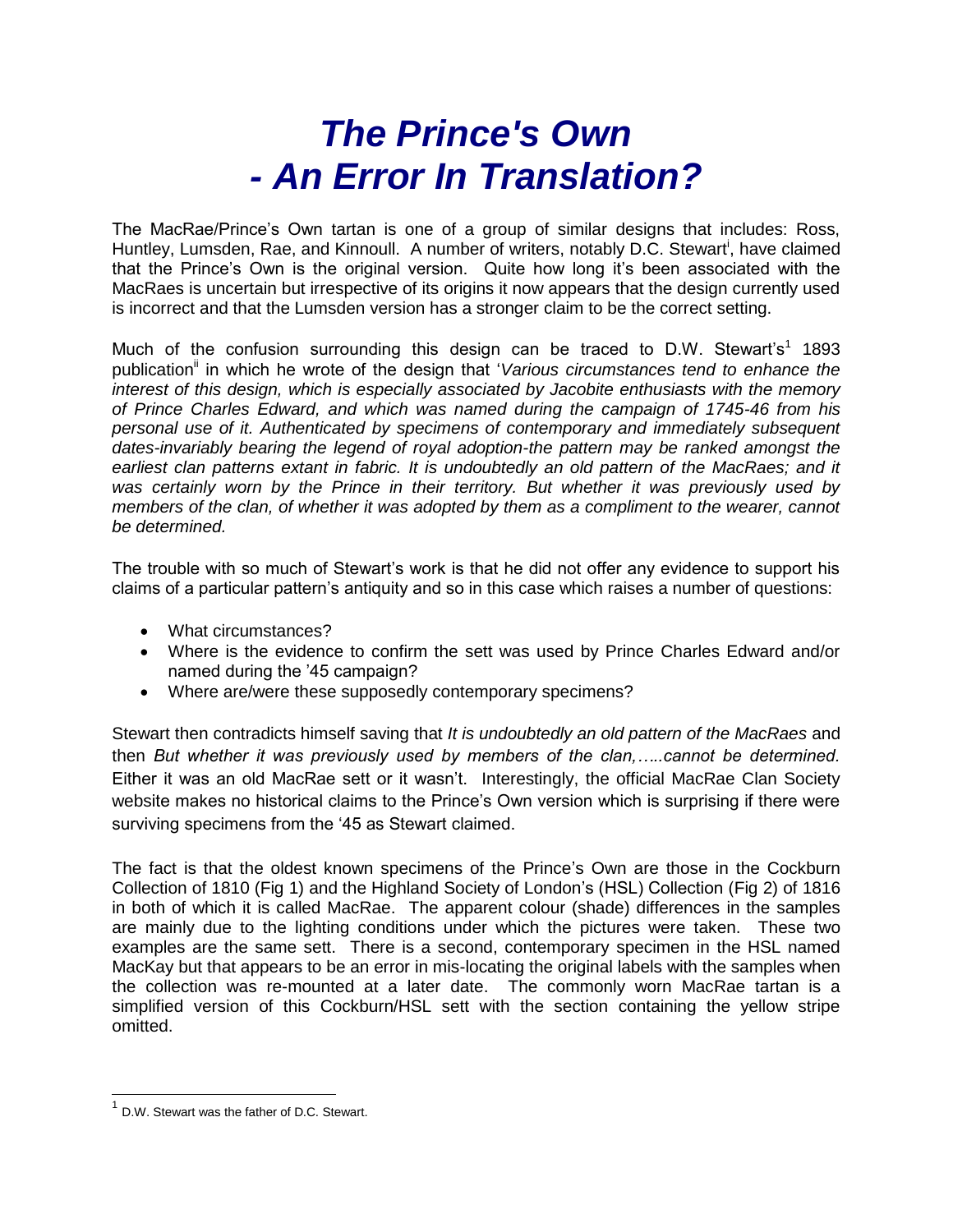The story is confusion further by the 'claimed' history of the oldest Lumsden tartan which is taken from a waistcoat (Fig 3) that belonged to Andrew Lumsden, Prince Charles Edward's Private Secretary during the '45. Authorities have therefore assumed that the waistcoat is contemporary with the Rising in 1745-6 whereas it's a Regency style garment of material woven by the famous tartan manufacturers Messrs Wilsons of Bannockburn. Andrew Lumsden died in 1801 so the waistcoat is more likely to date to c1790-1800.



When the settings of the Prince's Own (below - top) and Lumsden (below - bottom) settings are compared the similarity of the two is immediately obvious. The first and second pivots of each are marked X and Y. The difference is that the Prince's Own has a white pivot centred on the green whereas the Lumsden has two white stripes spaced apart on a wider green which in effect introduces another bar of green which then becomes the pivot. The second pivot is marked Y to allow for the proportional differences in the graphics caused by the error at X to be appreciated.



If one assumes that these are in fact the same tartan and that one is an error for the other that begs the questions which is correct and how did the error occur? Examination of the Lumsden waistcoat confirms the full setting with the double white stripe. In order to understand how the Prince's Own error occurred one needs to understand how cloth, particularly a large sett such as this, was fitted to the loom by Wilsons of Bannockburn and earlier weavers. Such setts were used for plaiding which was traditionally woven at half the finished width and two pieces were then joined to make broad cloth - see my paper on [Joined](http://www.scottishtartans.co.uk/Joined_Plaids.pdf) Plaids for a description of the method. This process meant that in the case of the Prince's Own the pattern was set on the loom finishing half way through one pivot, that marked X on the selvedge intended to be joined (Fig 4). The pattern ran across the warp to finish either on the second pivot if it fitted, or in a selvedge pattern or selvedge mark. If the length were then cut in half lengthways and joined the result would be a double white stripe on the green as in the Lumsden setting.